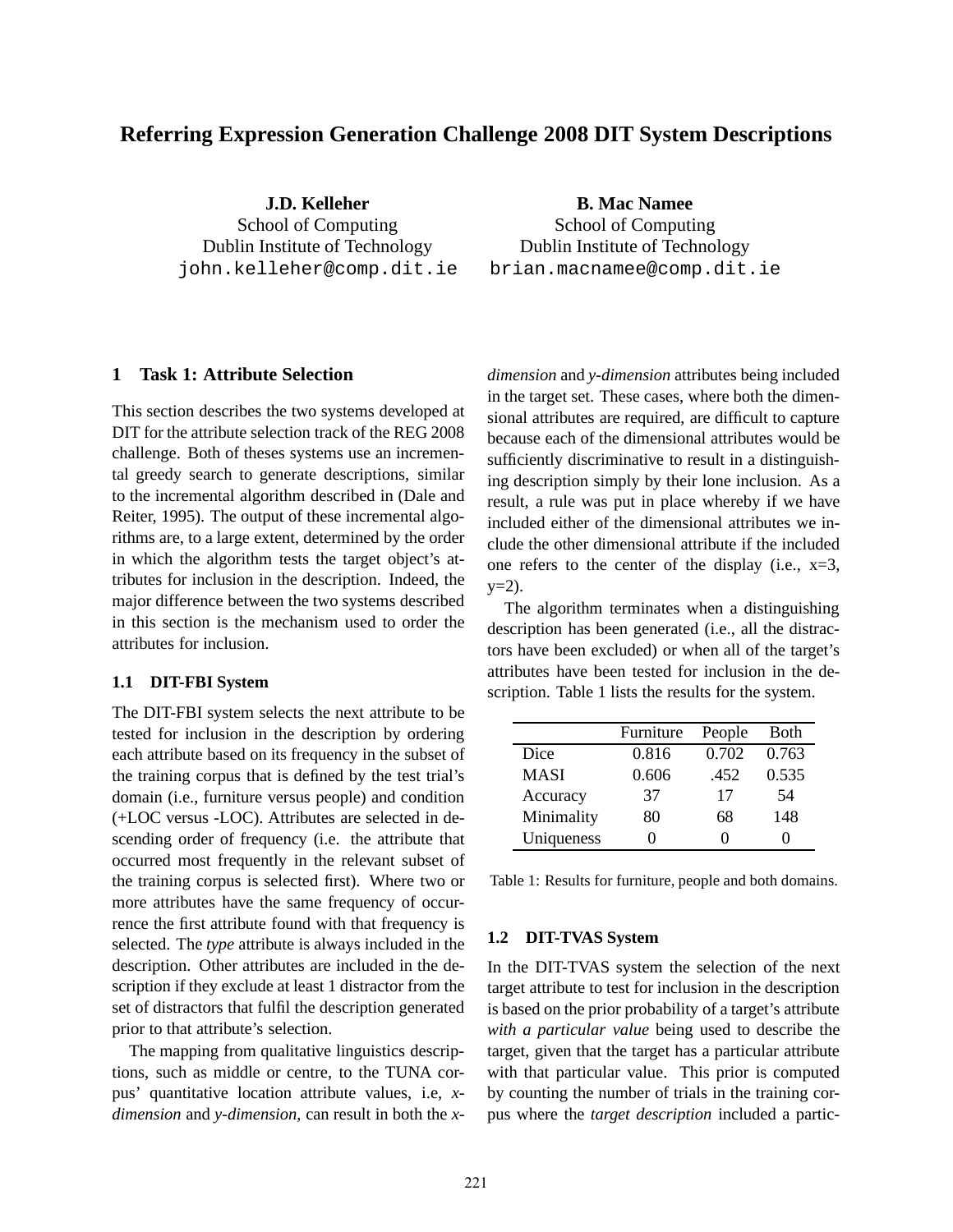ular attribute-value pair and dividing this count by the number of trials in the training corpus where the target's properties listed a particular attribute-value pair.

For example, there are *143* trials in the Reg-08- Challenge training corpus where the target's type attribute had the value *chair*, and in *134* of these trials the description of the target included the attribute value pair *type-chair*. As a result, the atribute-value pair *type-chair* has a prior probability of being used to describe the target, given that the target properties contain this attribute-value combination, of  $\frac{134}{143} \approx$ 0.937. Table 2 lists the priors for each attributevalue combination in the furniture corpus and Table 3 lists the priors for each attribute-value combination in the people corpus (for space reasons these tables do not include the priors for the *x-dimension*, *y-dimension* and *other* attributes-value pairs). Given these tables and a test trial, the next attribute-value pair to be tested for inclusion in the description of the test target is the attibute-value with the highest prior that has not already been tested for inclusion and that the target object fulfils.

As is evident from Table 2 and Table 3, there is no significant difference between the priors of some attribute-value pairs. For example, in the furniture domain *orientation=left* and *hasShirt=true* have priors of 0.023 and 0.022 respectively. In order to avoid situations where a non-significant difference in priors unduly biases the system toward the inclusion of a particular attribute-value pair, each time an attribute-vaule pair has been selected for testing the DIT-TVAS system checks whether there are any other attribute-value pairs that have not been previously tested for inclusion in the description of the target and whose prior is within  $5\%$  of the prior of the attribute-value that has been selected for testing. In cases where this test returns one or more attributevalue pairs, the system uses the attribute-value pair whose inclusion would exclude the most amount of distractors. Finally, if there is a tie between one or more attribute-value pairs with respect to distractor exclusion this is resolved by slecting the attributevalue pair with the highest prior. Table 4 lists the results for the system.

| Attribute          | VALUE | Sel | Occur | Prior |
|--------------------|-------|-----|-------|-------|
| <b>TYPE</b>        | fan   | 41  | 42    | 0.976 |
| <b>TYPE</b>        | chair | 134 | 143   | 0.937 |
| <b>TYPE</b>        | sofa  | 43  | 48    | 0.896 |
| <b>COLOUR</b>      | green | 35  | 40    | 0.875 |
| <b>COLOUR</b>      | blue  | 75  | 86    | 0.872 |
| <b>COLOUR</b>      | red   | 82  | 96    | 0.854 |
| <b>TYPE</b>        | desk  | 73  | 86    | 0.849 |
| <b>COLOUR</b>      | grey  | 81  | 97    | 0.835 |
| <b>ORIENTATION</b> | back  | 25  | 51    | 0.490 |
| <b>SIZE</b>        | small | 56  | 130   | 0.431 |
| <b>ORIENTATION</b> | front | 31  | 86    | 0.360 |
| <b>SIZE</b>        | large | 61  | 189   | 0.324 |
| <b>ORIENTATION</b> | left  | 22  | 86    | 0.256 |
| <b>ORIENTATION</b> | right | 28  | 96    | 0.292 |
|                    |       |     |       |       |

Table 2: Prior's for each attribute-value pair in the furniture domain. Sel: how often an attribute-value pair was included in a description; Occur: how often an attributevaule pair appeared in targets in the training corpus. Prior's listed to three decimal places.

| Attribute          | VALUE  | Sel | Occur | Prior    |
|--------------------|--------|-----|-------|----------|
| <b>TYPE</b>        | person | 225 | 274   | 0.821    |
| hasBeard           | true   | 123 | 181   | 0.680    |
| hasGlasses         | true   | 117 | 184   | 0.636    |
| hasSuit            | true   | 4   | 94    | 0.43     |
| hasHair            | true   | 36  | 233   | 0.155    |
| hasHair            | false  | 6   | 41    | 0.146    |
| AGE                | old    | 15  | 132   | 0.114    |
| ORIENTATION        | right  | 2   | 44    | 0.045    |
| <b>ORIENTATION</b> | front  | 4   | 143   | 0.028    |
| <b>ORIENTATION</b> | left   | 2   | 87    | 0.023    |
| hasShirt           | true   | 3   | 136   | 0.022    |
| hasTie             | true   | 2   | 94    | 0.021    |
| AGE                | young  | 2   | 142   | 0.014    |
| hasShirt           | false  | 0   | 138   | $\theta$ |
| hasBeard           | false  | 0   | 93    | 0        |
| hasGlasses         | false  | 0   | 90    | 0        |
| hasTie             | false  | 0   | 180   | 0        |
| hasSuit            | false  | 0   | 180   | 0        |

Table 3: Prior's for each attribute-value pair in the furniture domain. Sel: how often an attribute-value pair was included in a description; Occur: how often an attributevaule pair appeared in targets in the training corpus. Prior's listed to three decimal places.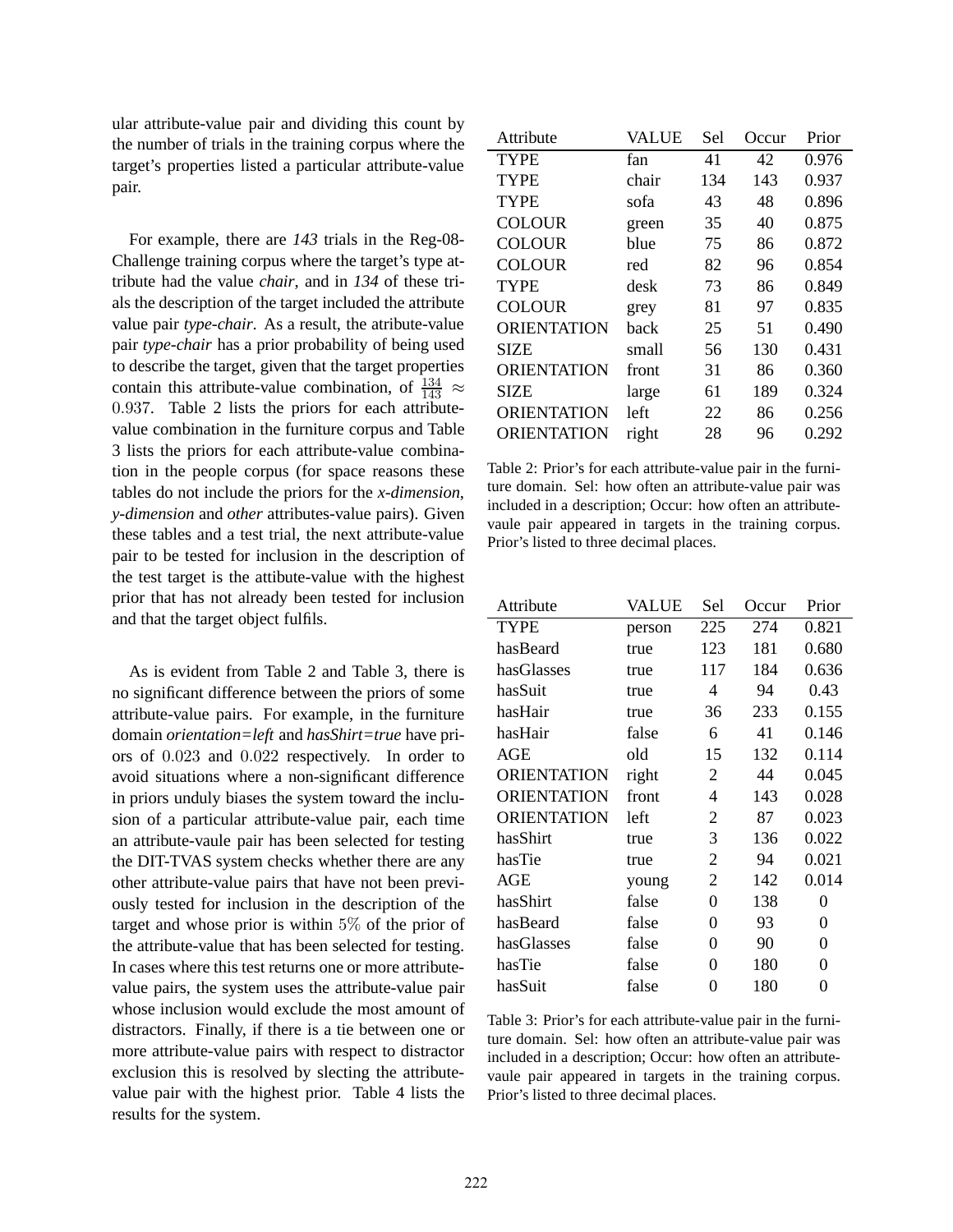|             | Furniture | People | Both  |
|-------------|-----------|--------|-------|
| Dice        | 0.778     | 0.709  | 0.746 |
| <b>MASI</b> | 0.540     | .426   | 0.488 |
| Accuracy    | 33        | 15     | 48    |
| Uniqueness  | 80        | 68     | 148   |
| Minimality  |           | 0      |       |

Table 4: Results for furniture, people and both domains.

# **2 Task 2: Realisation**

This section describes the two systems developed at DIT for the realisation track of the REG 2008 challenge. The DIT-CBSR system, Section 2.1, uses a case-based reasoning approach to realization, which (Daelemans and van den Bosch, 2005) have recently argued is an appropriate machine learning approach to natural language processing. The DIT-RBR system, Section 2.2, uses a set of hand-crafted domainspecific rules to generate descriptions.

### **2.1 DIT-CBSR System**

Cased-Based Reasoning attempts to use a history of past problems and their solutions to solve newly arising problems. The solution to a new problem is generated by finding the problem in the set of training problems the system has previously seen (i.e. the *case base*) which most closely matches it and adapting its solution.

The DIT-CBSR system uses a relatively simple case matching algorithm. When a new trial requires sentence generation it's attribute set is matched against all of the cases in the training set to determine which cases is matches most closely. This matching firstly considers only attributes and their values. There are three kinds of matches that can arise from this process:

- **Perfect match:** the attributes used in both the query case and the case from the case-base match perfectly as do their values.
- **Partial match:** the attribute used by both the query case and the case from the case-base match perfectly, but the attribute values do not match.
- **No match:** no member of the case-base has a list of attributes used that match those required

by the query case.

Slightly different actions are taken depending on the type of match achieved. These are as follows.

**Perfect Match** Perfect matches are the easiest to deal with as little effort is required in order to produce a useful sentence. In fact, if only one perfect match is found then that trial's word string is used, unedited, as the generated sentence. However, things become a little more interesting if more than one case in the case-base matches the query case perfectly (remembering that the match is only based on the attributes used and their values). In this case, the list of matches is first trimmed of any cases that are not based on the same image as the query case, as long as this does not remove all cases. If this does remove all cases we revert to the original set of matching cases. In either instance, the word strings in the set of remaining matching cases are considered to determine if there are any duplicates. If there are, the word string that appears most frequently is used as the generated sentence. If there are no duplicates, the shortest word string in the set is chosen.

**Partial Match** Partial matches occur when there is no example in the case-base for which all of the attribute values are the same as those of the query case. However, there are some case whose attributes match the query, but whose attribute values are different. This set of cases is sub-divided based on the number of attribute values in each case that match those in the query case. This results in a set of cases that share the highest match score. From this set all of those cases that are not based on the same image as the query case are removed, as long as this does not completely empty the set. If this trimming would completely empty the set it is not performed. The trial with the shortest word string from the set of remaining candidate matches is selected. The word string associated with the selected trial needs to be modified to account for the disparity between its attribute values and those of the query case. This modification is done by replacing all substrings in the selected case's word string that arise from attribute values not matching those in the query case with the substring that is most commonly associated in the training corpus with the query case's attribute value. All of these substrings are identified using the annotated word string element present in each trial.